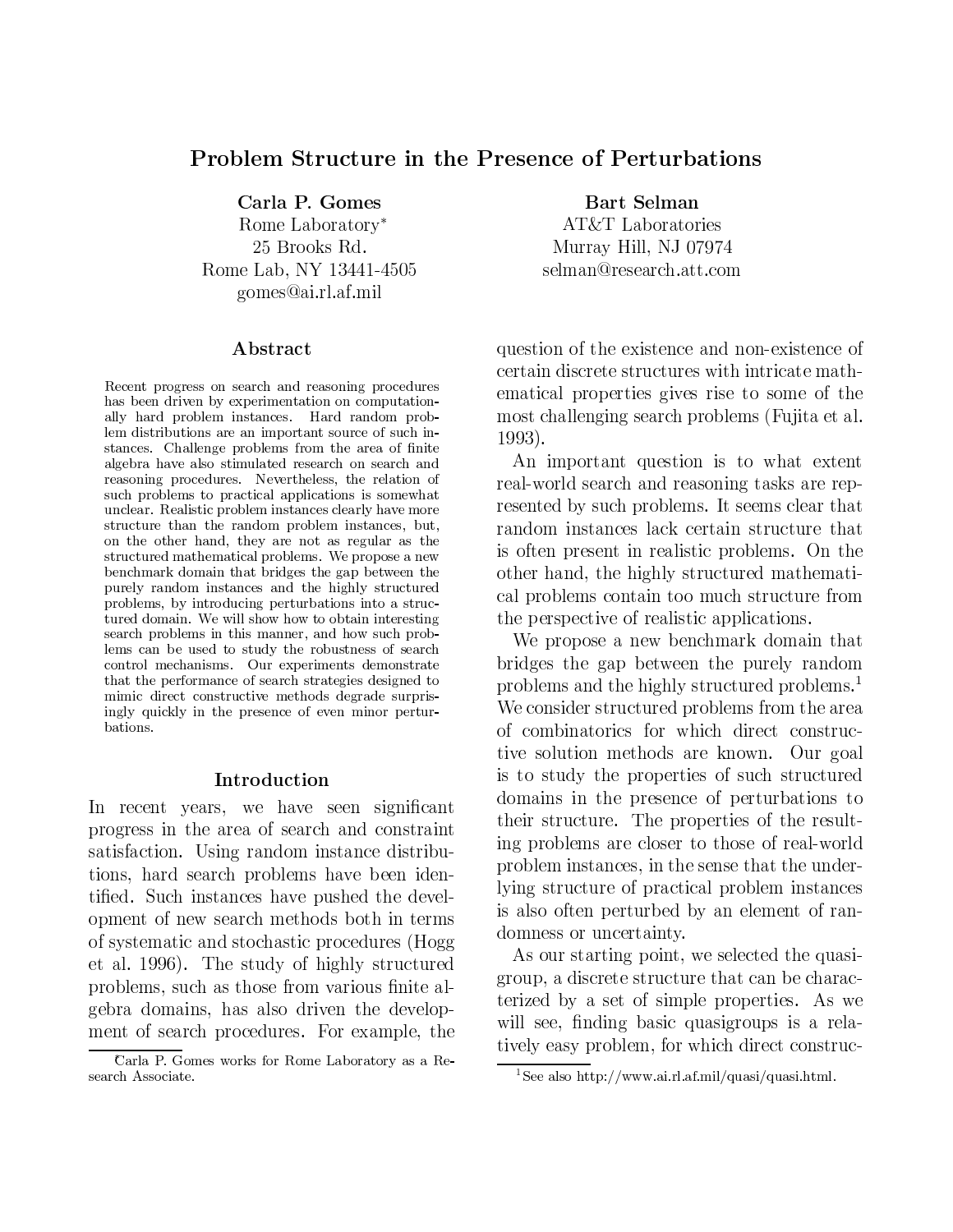tions are known. However, the nature of the problem changes dramatically if we impose additional constraints that are locally consistent but not necessarily globally consistent. In particular, we *perturb* the structure of the quasigroup by requiring that it satisfies an incomplete initial pattern. Even though this initial pattern is consistent with the properties of quasigroups, there are no guarantees that a complete quasigroup can be derived from it.

The quasigroup completion problem enables us to study the impact of perturbations on the complexity of the underlying well-structured Our experiments will show that problem. for general search procedures small perturbations actually facilitate the search for solutions. However, when the perturbations become larger, the search problems become exponentially hard on average.

Using this spectrum of difficulty of the quasigroup completion problem, we study the performance of various forms of search control. In particular, we investigate the robustness of search procedures, *i.e.*, whether procedures that work well on the structured problems degrade *gracefully* in the presence of perturbation. We find that the performance of a search heuristic that mimics a direct constructive method for quasigroups degrades rapidly in the presence of even the smallest possible perturbations. On the other hand, more generic heuristics, which do not perform so well on the original problem, degrade more gracefully in the presence of perturbations, and quickly outperform the more specialized search method.

This finding suggests that it can be counterproductive to design search control strategies that specifically mimic constructive methods. Of course, specialized search control has been shown to be quite effective in certain domains. Our results merely question the robustness of such customized search methods. Apparently, even small perturbations can "throw off" the

specialized search control, making it inferior to a more general method. These results are consistent with the empirical finding that simple generic search methods often outperform more sophisticated ones when applied to a range of problem instances.

The paper is structured as follows. In the next section, we introduce quasigroups and define the quasigroup completion problem. We also discuss the theoretical complexity of the problem. We then present empirical results on the quasigroup completion task, followed by the evaluation of search strategies and their scaling properties. And, finally, we summarize our results and discuss future directions.

# The Quasigroup Completion Problem

A quasigroup is an ordered pair  $(Q, \cdot)$ , where Q is a set and (.) is a binary operation on Q such that the equations  $a \cdot x = b$  and  $y \cdot a = b$ are uniquely solvable for every pair of elements  $a, b$  in Q. The *order* N of the quasigroup is the cardinality of the set  $Q$ . A good way to understand the structure of a quasigroup is to consider the  $N$  by  $N$  multiplication table as defined by its binary operation. (For each pair of elements  $x$  and  $y$ , the table gives the result of  $x \cdot y$ .) The constraints on a quasigroup are such that its multiplication table defines a Latin square. This means that in each row of the table, each element of the set  $Q$  occurs exactly once; similarly, in each column, each element occurs exactly once (Denes and Keedwell 1974).

An *incomplete* or *partial latin square*  $P$  is a partially filled  $N$  by  $N$  table such that no symbol occurs twice in a row or a column. The Quasigroup Completion Problem is the problem of determining whether the remaining entries of the table can be filled in such a way that we obtain a complete latin square, that is, a full multiplication table of a quasigroup. We view the pre-assigned values of the latin square as a *perturbation* to the original prob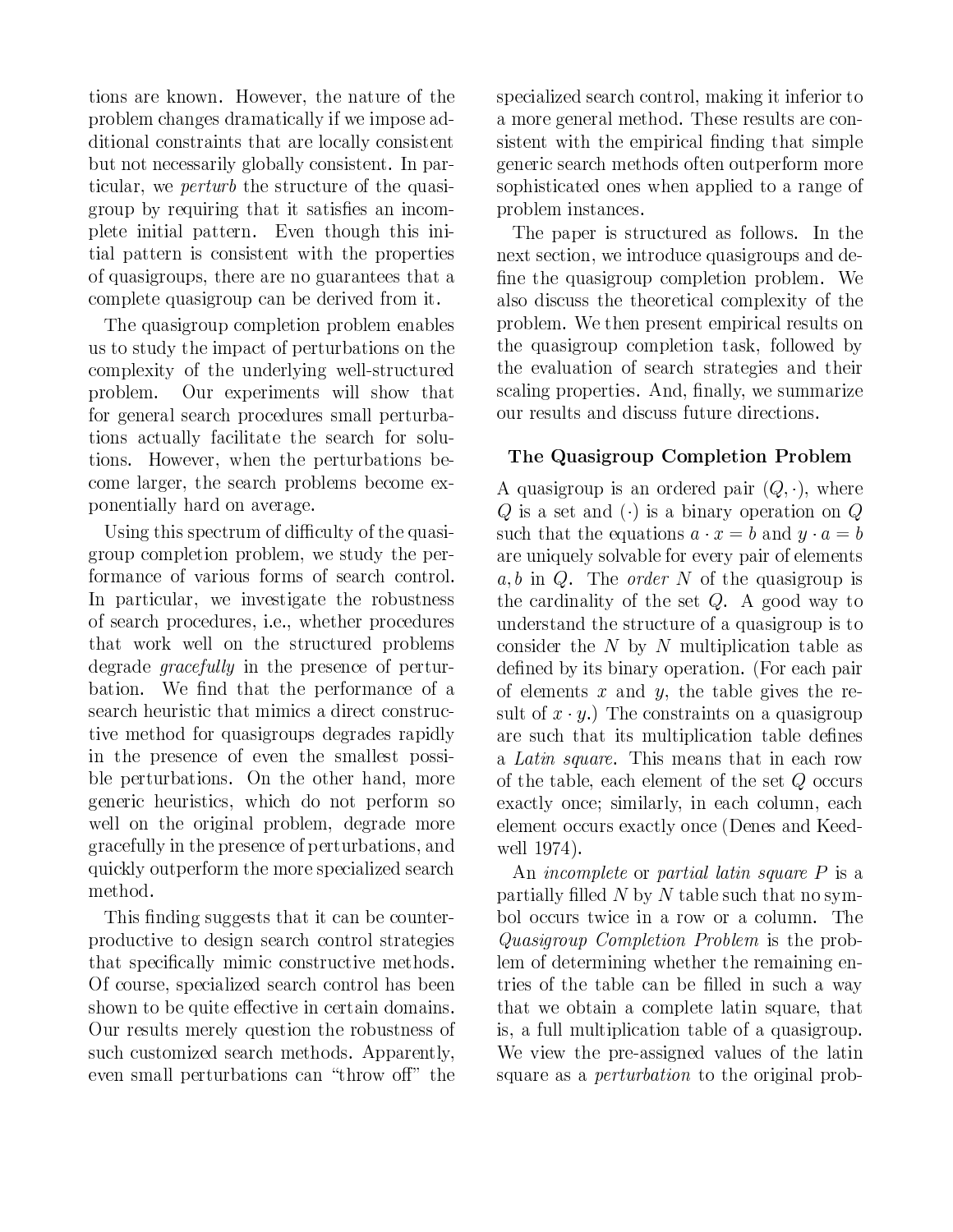lem of finding an arbitrary latin square. As we will discuss below, there are direct constructive methods for generating a latin square of any order. However, the situation is quite different for completing a partial latin square.

Evans (1960) conjectured that every N by N partial latin square with at most  $N-1$  cells occupied can be completed to a latin square of order N. This is known as the Evans con*jecture*. Despite the fact that the problem received much attention, and many partial solutions were published, it took until 1981 for the conjecture to be proved correct (Smetaniuk 1981).

Andersen and Hilton (1983), through independent work, proved Evans conjecture with stronger results. They give a complete characterization of those partial latin squares of order  $N$  with  $N$  non-empty cells that *cannot* be completed to a full latin square. However, it appears unlikely that one can characterize non-completable partial latin squares with an *arbitrary* number of pre-assigned elements. This is because the completion problem has been shown to be NP-complete (Colbourn 1983, 1984). Of course, this makes the problem computationally interesting from the perspective of search and constraint satisfaction.

An interesting application area of latin squares is the design of statistical experiments. The purpose of latin squares is to eliminate the effect of certain systematic dependency among the data (Denes and Keedwell 1974). Another interesting application is in scheduling and timetabling. For example, latin squares are useful in determining intricate schedules involving pairwise meetings among the members of a group (Anderson 1985). A natural perturbation of this problem is the problem of completing a schedule given a set of preassigned meetings.

Quasigroups with additional mathematical properties are studied in the area of automated theorem proving (Fujita et al. 1993; Lam et al.

1989). One interesting question is to what extent special search heuristic that can guide the search to find general unrestricted quasigroups is also of use in finding special quasigroup with interesting mathematical properties.

Finally, the notion of completing partial solutions is useful in exploring the total space of solutions, since the completion problem provides insights into the density of solutions. For example, easy completion of partial structures does suggest a high density of solutions.

# Computational Results for the **Completion Problem**

We now consider the practical computational difficulty of the quasigroup completion prob-There is a natural formulation of the lem. problem as a Constraint Satisfaction Problem. We have a variable for each of the  $N^2$  entries in the multiplication table of the quasigroup. and we use constraints to capture the requirement of having no repeated values in any row or column. All variables have the same domain, namely the set of elements  $Q$  of the quasigroup. Pre-assigned values are captured by fixing the value of some of the variables.

We encoded this problem in  $C++$  using the ILOG SOLVER, a powerful  $C++$  constraint programming library (Puget 1994). ILOG's underlying backtracking mechanism allows us to keep track of variables and their domains explored at each decision choice point while maintaining arc-consistency.

A natural question to consider is how the difficulty of the quasigroup completion problem depends on the number of pre-assigned values. Figure 1 gives the median number of backtracks needed to find a completion or to show none exists (log-scale). (We used the specialized control heuristic described below.) Along the horizontal axis we give the fraction of pre-assigned values (out of a total of  $N^2$  values, where  $N$  is the order of the quasigroup). From the figure, we observe that the costs peak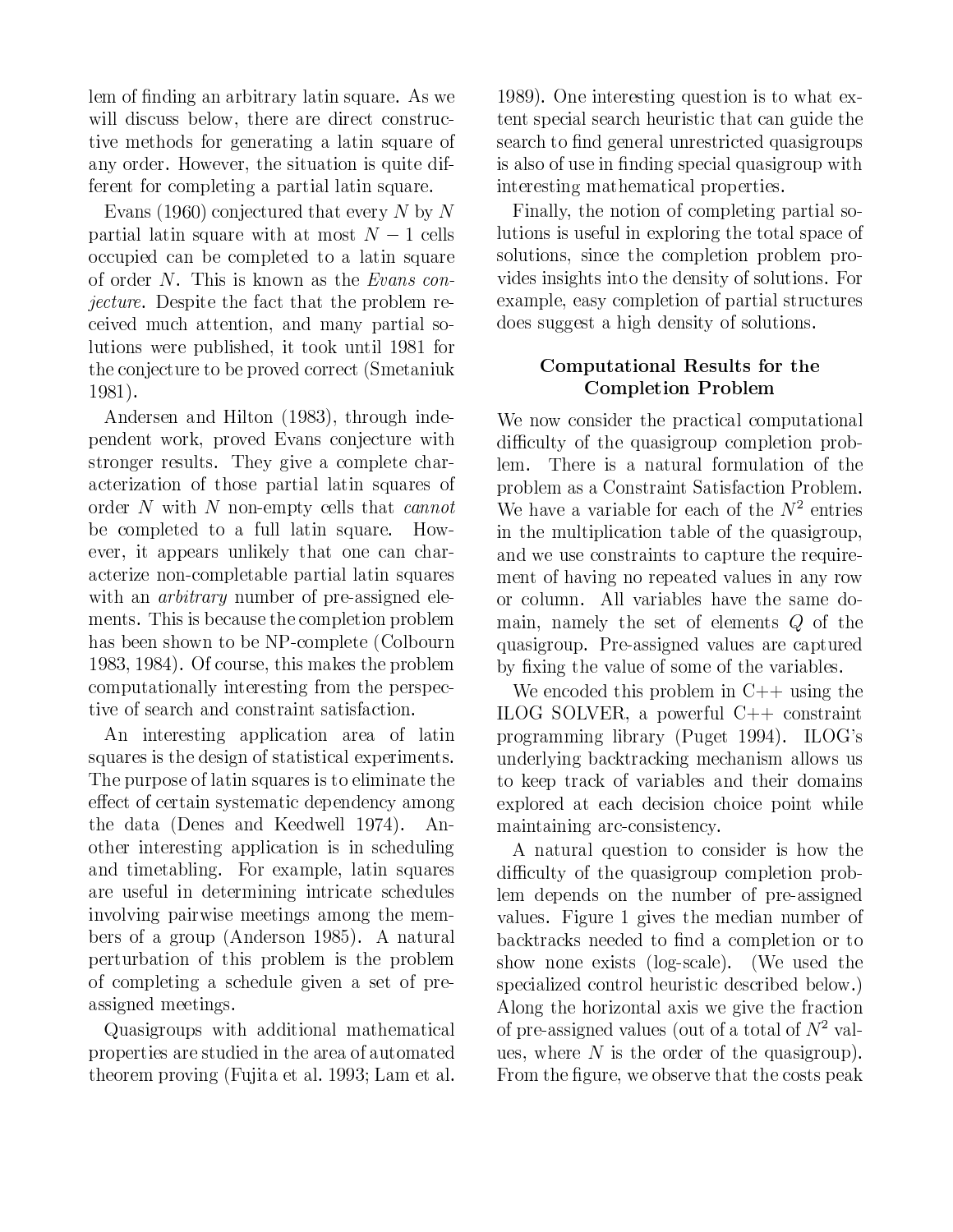

Figure 1: The Complexity of Quasigroup Completion (Log Scale)

roughly around the same ratio (approximately  $42\%$  pre-assignment) for different values of N.

What we observe here is a clear phasetransition in the problem domain. Figure 2 further confirms this. It plots the fraction of unsolvable cases as a function of the fraction of pre-assigned elements in the quasigroup. We see that the transition — from almost all instances solvable to almost all unsolvable  $-$  occurs around the same ratio as the peak in the computational difficulty. (Each data point is generated using 1,000 problem instances. The pre-assigned values were randomly generated.)

The median cost curves in Figure 1 show an interesting asymmetry. The right-hand side of the median cost peak is very steep, which shows that instances become easily solvable or easily proved unsolvable. The slope on the lefthand side is much less abrupt. Similar asymmetries have been observed in for example the work on random Boolean satisfiability (SAT) problems (Crawford and Auton 1996; Kirkpatrick and Selman 1994; Mitchell *et al.* 1992). However, the slope in those curves is much steeper on the left-hand side, *i.e.*, the satisfiable area. For the SAT problem, the slope on the right-hand side is much less steep, because



Figure 2: Phase Transition for the Completion Problem

proving unsatisfiability of random Boolean expressions requires large search trees (Chvatal and Szemeredi 1988). It's interesting to see the opposite phenomenon here. That is, for the quasigroup completion problem it becomes relatively easy to show unsolvability to the right of the phase transition; whereas finding solutions, to the left of the transition, appears to be harder, relatively speaking.

The difference with the situation for SAT may be due to the fundamentally different nature of our instances. In the random SAT problems, all the constraints (Boolean disjunctions) are randomly generated. This is in contrast to our approach, where we start with a highly regular original set of constraints, defining the quasigroup structure. We then perturb this structure by randomly pre-assigning a set of values. Our instances combine a high degree of structure with an element of irregularity or uncertainty due to the pre-assigned values. The fact that we again observe a clear phase transition is evidence for the practical relevance of the phase transition phenomenon in general. There is a large body of recent work on the phase transitions observed in random distributions of constraint satisfaction prob-See, for example, Cheeseman et al. lems.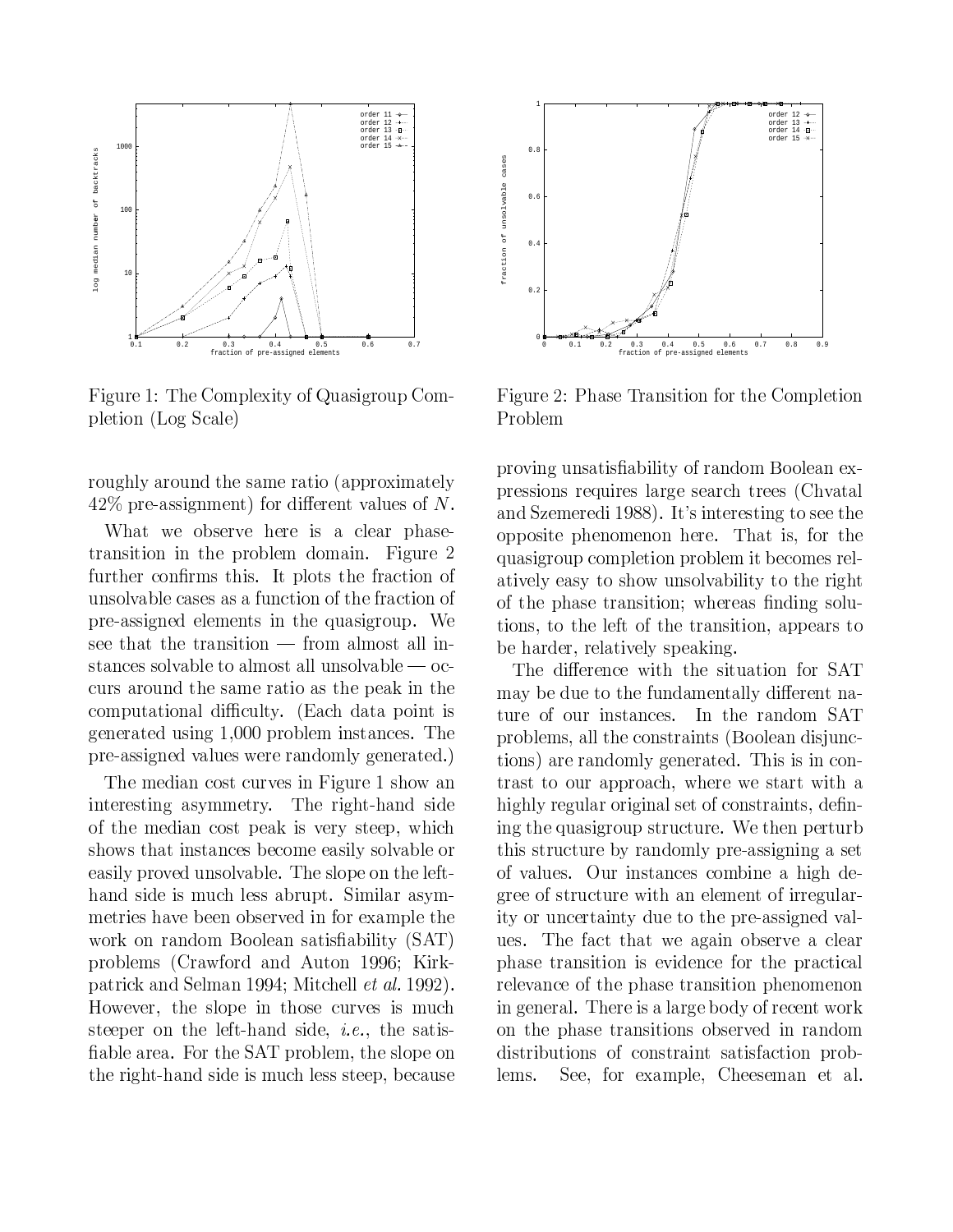$(1991)$ , Crawford and Auton  $(1996)$ , Gent and Walsh (1996), Mitchell et al. (1992), and Smith and Dyer (1996). Hogg *et al.* (1996) contains a collection of recent papers in the area.

Some important related work on hard problem instances involving underlying structure is that of Gent and Walsh (1995), and Zhang and Korf (1996). Both teams use the structure of combinatorial optimization problems, such as the Travelling Salesman Problem and realworld Timetabling problems. By varying the constraint density of their problem instances they obtain varying degrees of difficulty. One important difference is that in our approach we start with an initial problem structure for which a direct construction is known. As we will discuss below, this allows us to consider search control mechanisms that mimic known constructive methods and thus study their robustness under perturbations. We also believe that our domain fits more naturally with reasoning style problems ("satisfaction problems") as opposed to combinatorial optimization style problems.

In the next section, we discuss how our problem instances enable us to evaluate the robustness of different search strategies. We will show that the relative performance of search strategies varies, depending on the location of the problem instances with respect to the phase transition. This suggests ways of chosing search control depending on the statistical properties of the problems under consideration.

# A Comparison of Search Heuristics

There are several direct methods for generating basic quasigroups of any order  $N$ . For example, consider placing the elements of the quasigroup in the first row of the multiplication table in some arbitrary order. Now, we can generate the next row, by simply shifting the elements from the first row, one place to the right (the rightmost element wraps around

and moves to the leftmost position of the second row). We repeat this process for the third row by shifting the pattern of the second row another cell to the right. The remaining rows are filled in a similar manner. By this construction, it is clear that there will be no repeated elements in any row, nor in any column. We therefore end up with a latin square of order  $N$ , which defines the multiplication table of a quasigroup.

We can mimic this constructive method using a backtrack procedure with appropriate search control. In particular, we can add a tie-breaking criterion to the generic first-fail heuristic. In the first-fail heuristic, one selects as the next branching variable the one with smallest remaining domain. We add the following tie-breaking criterion: select from among the variables with the smallest current domains, the variable with the minimal value in its current domain. (We assume some arbitrary fixed order on the quasigroup elements.) Our experiments below show that this simple tie-breaking heuristic will generate quasigroups of any order with zero backtracks. So, our tie-breaking rule effectively mimics a constructive method. The key question is how robust such a heuristic is in the presence of perturbations on the structure.

In Figure 3, we compare the performance of this specialized heuristic with the more general first-fail strategy on the quasigroup completion problem with no pre-assigned values. The figure uses a logarithmic scale. In order to show the tie-breaking heuristic on these instances, we added "2" to its median number of backtracks. We see from the points on the horizontal line that this heuristic indeed does not create any backtracks. However, the number of backtracks for the general heuristic increases sharply with increasing  $N$ , reaching our cutoff of 100,000 when N is 32.

We now consider the change in behavior when we slightly perturb the quasigroup struc-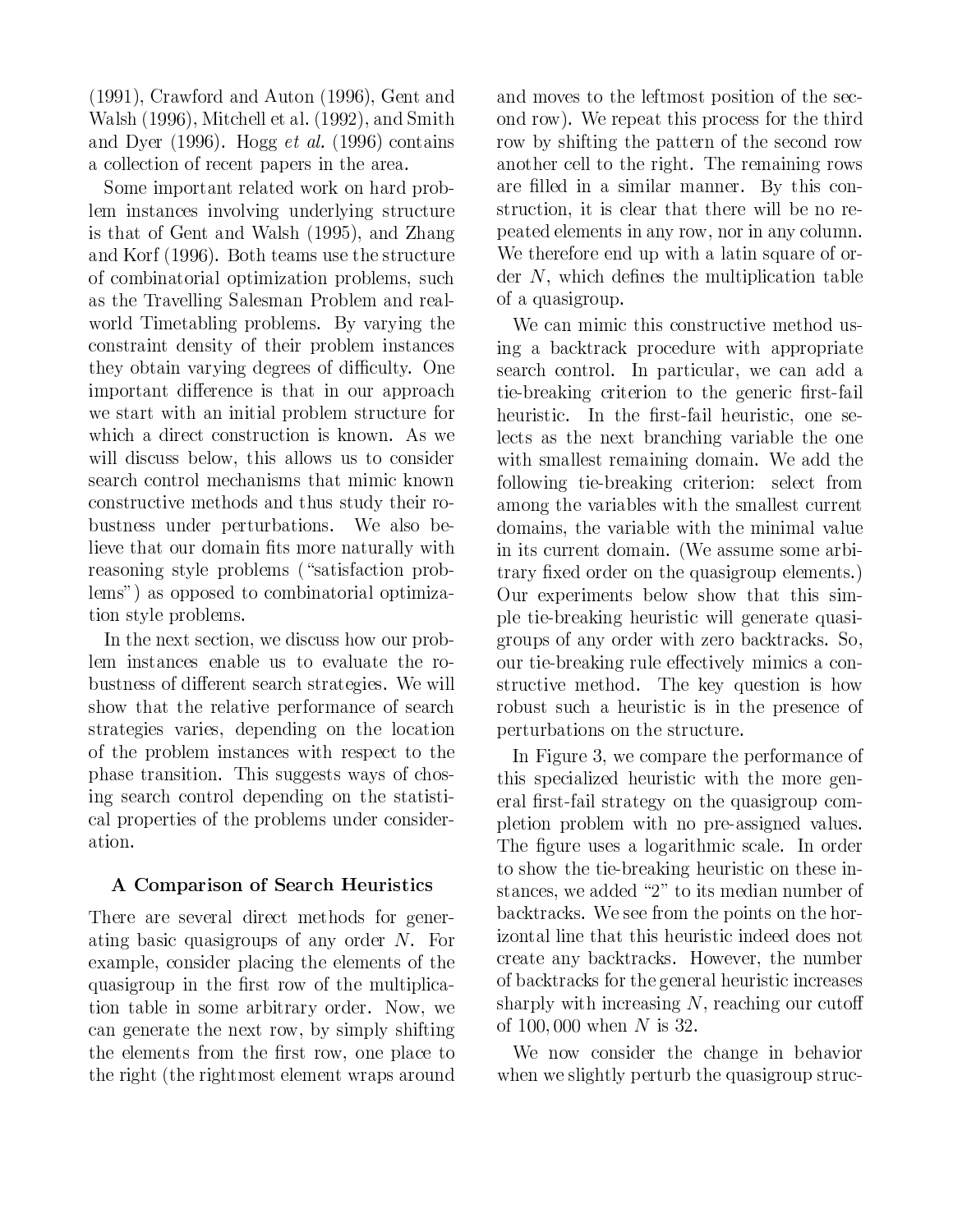

Figure 3: General vs. Specialized Search Control  $(0\%$  Pre-assignment).

ture by pre-assigning  $5\%$  of the elements of its multiplication table. See Figure 4. The figure shows the performance of our tie-breaking heuristic degrades dramatically. In fact, the general first-fail heuristic without tie-breaking actually scales substantially better. (Note the logarithmic scale.) In other words, the tiebreaking heuristic is surprising "fragile" in the presence of small perturbations.

Figure 5 further confirms the difference in performance between running with and without the tie-breaking rule. This time we consider instances in the hardest area of the phase transition (about  $40\%$  pre-assignment). We see that the specialized tie-breaking rule performs consistently worse on the hardest quasigroup completion problems, near the phase transition. Even on a log scale the gap between the heuristic actually widens for larger  $N.$  (Our search cutoff actually hides some of this difference.) So, except for completely unperturbed versions of our search problem, the first-fail heuristic with tie-breaking is consistently worse than the first-fail heuristic by itself. This despite the fact that the tie-breaking rule mimics a construction method for quasigroups, in the unperturbed version.



Figure 4: General vs. Specialized Search Control  $(5\%$  Pre-assignment).

Figure 6 illustrates in more detail the performance of the general heuristic. With a small number of pre-assigned values  $(1\%)$ , the heuristic performs better than with no preassigned values at all. However, its performance deteriorates again in the hard area of the phase transition. Apparently, the small number of randomly pre-assigned values helps the first-fail heuristic in finding a completion of the quasigroup. At an intuitive level, this is consistent with the fact that the specialized heuristic actually performs worse. The tie breaking strategy in this heuristic makes it more deterministic, which appears to hurt its performance on the completion task.

To summarize, we observed that the performance of specialized search control — designed to mimic a construction method  $-$  degrades rapidly in the presence of small perturbations. More general heuristics appear more robust. We also saw how small perturbations can actually improve the performance of a general heuristic. We believe that randomness versus determinism plays a key role in these phenomena. Our findings suggest care should be taken in the use of tailored heuristics: their performance can degrade dramatically in the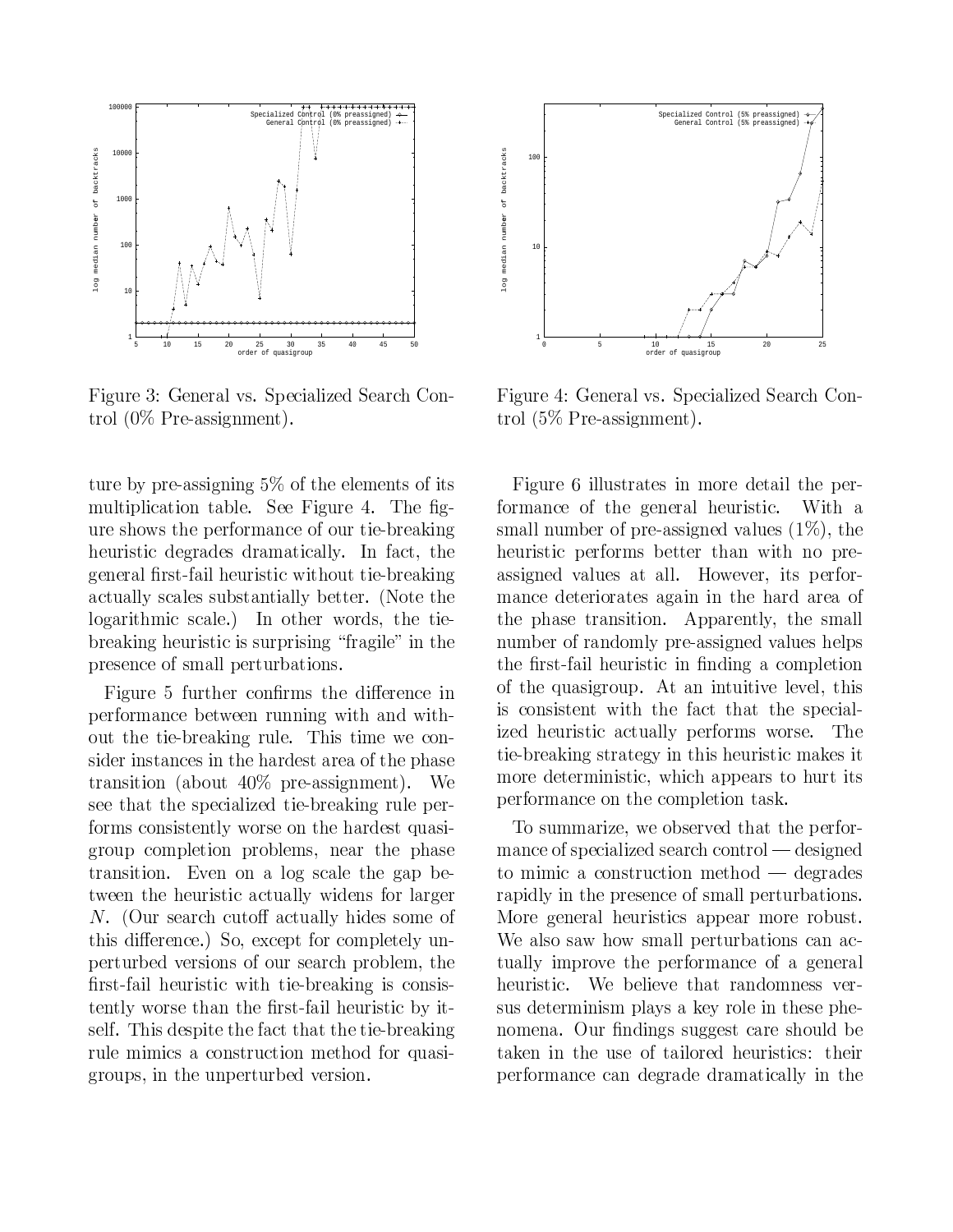

Figure 5: General vs. Specialized Search Control with 40% Perturbation

presence of minor perturbations. In presence of such perturbations, less sophisticated, more generic heuristics may very well have better scaling properties.

Closely connected to our work is the study of search control and various constraint processing techniques (Dechter 1991, Freuder *et* al. 1995. Ginsberg and Geddis 1991. Kondrak and van Beek 1995), and the work on selecting appropriate search heuristics (see eg. Minton 1996). We hope that our approach will stimulate more research into the robustness of the various methods.

The idea of completing partial solutions is, of course, applicable in many CSP domains. Therefore, by asserting partial solutions, that are at least locally consistent, one can study whether special search techniques degrade gracefully.

#### **Conclusions and Future Work**

The study of the complexity and performance of search procedures when applied to realistic problems is greatly hampered by the difficulty in gathering realistic data. As an alternative, researchers heavily resort to randomly generated instances or highly structured problems from finite algebra. The random instances



Figure 6: General Search Control. Effect of Pre-assignment.

clearly lack sufficient structure, whereas the finite algebra problems are, in some sense, too regular. In order to bridge this gap, we introduced a new benchmark domain, the quasigroup completion problem.

Our problem instances provide a natural testbed for studying the robustness of search procedures. For example, in the presence of small perturbations, we found that specialized search control can perform substantially worse that a generic control strategy. This discrepancy is even more accentuated when dealing with harder problems near the phase transition. In our domain, a specialized search strategy that mimics a constructive method only performs well when dealing with the problem in its pure, undisturbed, form. Any small level of perturbation makes it degrade rapidly. On the other hand, small perturbations seem to help a general search control mechanism.

### Acknowledgments

We would like to thank Karen Alguire for developing an exciting tool for experimenting with the quasigroup completion problem. We also would like to thank Nort Fowler for many useful suggestions and discussions, and Neal